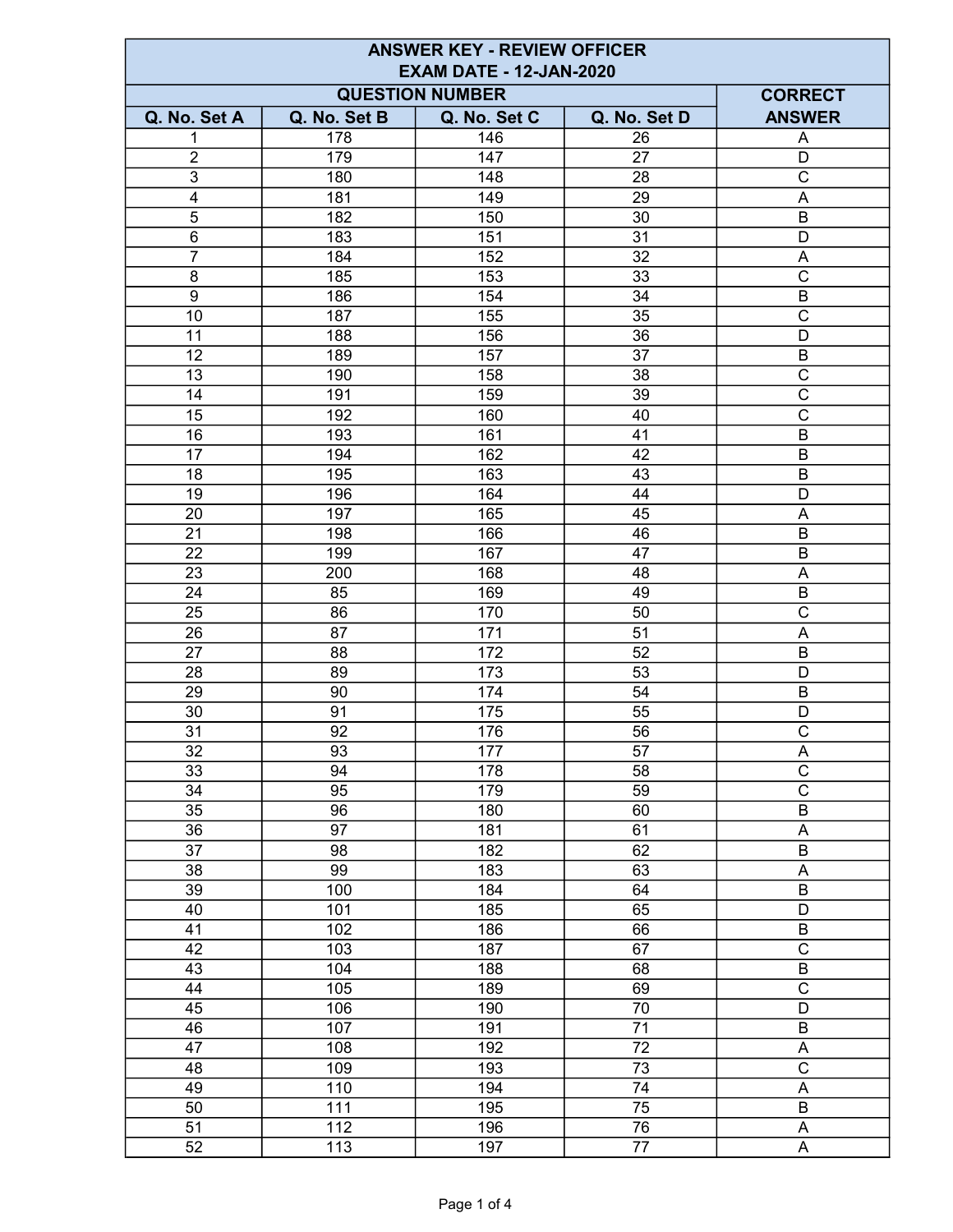| <b>ANSWER KEY - REVIEW OFFICER</b> |              |                        |                |                           |  |
|------------------------------------|--------------|------------------------|----------------|---------------------------|--|
| <b>EXAM DATE - 12-JAN-2020</b>     |              |                        |                |                           |  |
|                                    |              | <b>QUESTION NUMBER</b> |                | <b>CORRECT</b>            |  |
| Q. No. Set A                       | Q. No. Set B | Q. No. Set C           | Q. No. Set D   | <b>ANSWER</b>             |  |
| 53                                 | 114          | 198                    | 78             | D                         |  |
| 54                                 | 115          | 199                    | 79             | B                         |  |
| 55                                 | 116          | 200                    | 80             | $\overline{\text{c}}$     |  |
| 56                                 | 117          | 85                     | 81             | D                         |  |
| 57                                 | 118          | 86                     | 82             | B                         |  |
| 58                                 | 119          | 87                     | 83             | $\mathsf{C}$              |  |
| 59                                 | 120          | 88                     | 84             | A                         |  |
| 60                                 | 121          | 89                     | 85             | D                         |  |
| 61                                 | 122          | 90                     | 86             | A                         |  |
| 62                                 | 123          | 91                     | 87             | D                         |  |
| 63                                 | 124          | 92                     | 88             | D                         |  |
| 64                                 | 125          | 93                     | 89             | $\boldsymbol{\mathsf{A}}$ |  |
| 65                                 | 126          | 94                     | 90             | $\sf B$                   |  |
| 66                                 | 127          | 95                     | 91             | B                         |  |
| 67                                 | 128          | 96                     | 92             | $\mathsf{C}$              |  |
| 68                                 | 129          | 97                     | 93             | D                         |  |
| 69                                 | 130          | 98                     | 94             | D                         |  |
| 70                                 | 131          | 99                     | 95             | $\boldsymbol{\mathsf{A}}$ |  |
| 71                                 | 132          | 100                    | 96             | A                         |  |
| 72                                 | 133          | 101                    | 97             | $\sf B$                   |  |
| $\overline{73}$                    | 134          | 102                    | 98             | $\overline{B}$            |  |
| 74                                 | 135          | 103                    | 99             | A                         |  |
| 75                                 | 136          | 104                    | 100            | $\overline{\text{c}}$     |  |
| 76                                 | 137          | 105                    | 101            | $\overline{C}$            |  |
| 77                                 | 138          | 106                    | 102            | $\overline{\mathrm{c}}$   |  |
| 78                                 | 139          | 107                    | 103            | $\sf B$                   |  |
| 79                                 | 140          | 108                    | 104            | $\overline{\text{c}}$     |  |
| 80                                 | 141          | 109                    | 105            | A                         |  |
| 81                                 | 142          | 110                    | 106            | D                         |  |
| 82                                 | 143          | 111                    | 107            | B                         |  |
| 83                                 | 144          | $11\overline{2}$       | 108            | B                         |  |
| 84                                 | 145          | 113                    | 109            | D                         |  |
| 85                                 | 146          | 114                    | 110            | Α                         |  |
| 86                                 | 147          | 115                    | 111            | $\overline{A}$            |  |
| 87                                 | 148          | 116                    | 112            | $\overline{B}$            |  |
| 88                                 | 149          | 117                    | 113            | $\overline{\text{c}}$     |  |
| 89                                 | 150          | 118                    | 114            | $\overline{\mathsf{A}}$   |  |
| 90                                 | 151          | 119                    | 115            | $\overline{\mathsf{D}}$   |  |
| 91                                 | 152          | 120                    | 116            | $\mathsf A$               |  |
| 92                                 | 153          | 121                    | 1              | D                         |  |
| 93                                 | 154          | 122                    | $\overline{2}$ | $\overline{B}$            |  |
| 94                                 | 155          | 123                    | $\overline{3}$ | A                         |  |
| $\overline{95}$                    | 156          | 124                    | $\overline{4}$ | $\overline{A}$            |  |
| $\overline{96}$                    | 157          | $\overline{125}$       | $\overline{5}$ | $\overline{\text{c}}$     |  |
| 97                                 | 158          | 126                    | $\overline{6}$ | $\overline{D}$            |  |
| 98                                 | 159          | 127                    | $\overline{7}$ | $\overline{\text{c}}$     |  |
| 99                                 | 160          | 128                    | $\overline{8}$ | $\boldsymbol{\mathsf{A}}$ |  |
| 100                                | 161          | 129                    | $\overline{9}$ | $\overline{B}$            |  |
| 101                                | 162          | 130                    | 10             | $\overline{B}$            |  |
| 102                                | 163          | 131                    | 11             | $\overline{\mathrm{c}}$   |  |
| 103                                | 164          | $\overline{132}$       | 12             | $\overline{B}$            |  |
| 104                                | 165          | 133                    | 13             | $\mathsf A$               |  |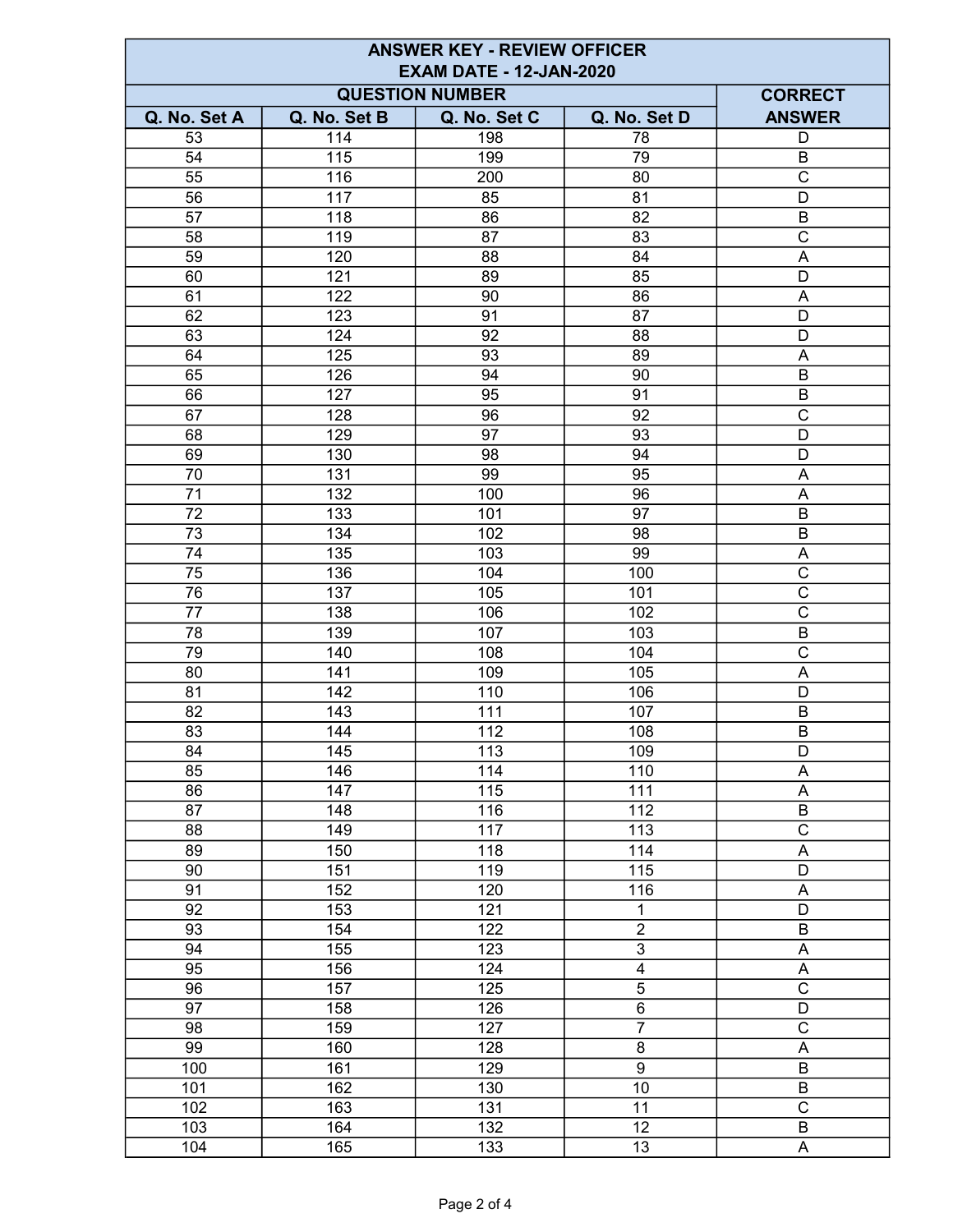| <b>ANSWER KEY - REVIEW OFFICER</b> |                         |                 |              |                           |  |
|------------------------------------|-------------------------|-----------------|--------------|---------------------------|--|
| <b>EXAM DATE - 12-JAN-2020</b>     |                         |                 |              |                           |  |
|                                    | <b>CORRECT</b>          |                 |              |                           |  |
| Q. No. Set A                       | Q. No. Set B            | Q. No. Set C    | Q. No. Set D | <b>ANSWER</b>             |  |
| 105                                | 166                     | 134             | 14           | $\mathsf C$               |  |
| 106                                | 167                     | $\frac{135}{1}$ | 15           | $\overline{\text{c}}$     |  |
| 107                                | 168                     | 136             | 16           | D                         |  |
| 108                                | 169                     | 137             | 17           | B                         |  |
| 109                                | 170                     | 138             | 18           | $\overline{\mathrm{c}}$   |  |
| 110                                | 171                     | 139             | 19           | $\mathsf{C}$              |  |
| 111                                | 172                     | 140             | 20           | $\sf B$                   |  |
| 112                                | 173                     | 141             | 21           | B                         |  |
| 113                                | 174                     | 142             | 22           | $\overline{B}$            |  |
| 114                                | 175                     | 143             | 23           | $\overline{B}$            |  |
| 115                                | 176                     | 144             | 24           | $\overline{\text{c}}$     |  |
| 116                                | 177                     | 145             | 25           | $\overline{D}$            |  |
| 117                                | 11                      | 27              | 139          | D                         |  |
| 118                                | 12                      | 28              | 140          | Α                         |  |
| 119                                | 13                      | 29              | 141          | $\sf B$                   |  |
| 120                                | 14                      | 30              | 142          | B                         |  |
| 121                                | 1                       | 31              | 143          | D                         |  |
| 122                                | $\overline{2}$          | 32              | 144          | $\boldsymbol{\mathsf{A}}$ |  |
| 123                                | $\overline{3}$          | 33              | 145          | A                         |  |
| 124                                | $\overline{\mathbf{4}}$ | 34              | 146          | $\boldsymbol{\mathsf{A}}$ |  |
| 125                                | $\overline{5}$          | $\overline{21}$ | 147          | $\overline{D}$            |  |
| 126                                | $\overline{6}$          | 22              | 148          | $\overline{\text{c}}$     |  |
| 127                                | $\overline{7}$          | 23              | 149          | A                         |  |
| 128                                | 8                       | 24              | 150          | $\overline{B}$            |  |
| 129                                | $9$                     | 25              | 137          | B                         |  |
| 130                                | 10                      | 26              | 138          | B                         |  |
| 131                                | 54                      | 64              | 170          | B                         |  |
| 132                                | 55                      | 65              | 171          | $\sf B$                   |  |
| 133                                | 56                      | 66              | 172          | A                         |  |
| 134                                | 57                      | 67              | 173          | B                         |  |
| 135                                | 58                      | 68              | 174          | $\overline{\mathrm{C}}$   |  |
| 136                                | 59                      | 69              | 175          | B                         |  |
| 137                                | 60                      | 70              | 176          | $\overline{\mathrm{c}}$   |  |
| 138                                | 61                      | $\overline{71}$ | 177          | $\overline{B}$            |  |
| 139                                | 62                      | $\overline{72}$ | 178          | $\overline{B}$            |  |
| 140                                | 63                      | $\overline{73}$ | 179          | $\overline{B}$            |  |
| 141                                | 64                      | $\overline{74}$ | 180          | $\overline{A}$            |  |
| 142                                | 15                      | 75              | 181          | $\sf B$                   |  |
| 143                                | 16                      | 76              | 182          | A                         |  |
| 144                                | 17                      | 77              | 183          | $\overline{\text{c}}$     |  |
| 145                                | 18                      | 78              | 184          | $\overline{C}$            |  |
| 146                                | 19                      | $\overline{79}$ | 185          | $\overline{B}$            |  |
| 147                                | 20                      | 80              | 186          | A                         |  |
| 148                                | $\overline{21}$         | $\overline{81}$ | 187          | $\overline{D}$            |  |
| 149                                | 22                      | $\overline{82}$ | 188          | $\overline{B}$            |  |
| 150                                | $\overline{23}$         | $\overline{83}$ | 189          | $\overline{B}$            |  |
| 151                                | $\overline{24}$         | 84              | 190          | $\overline{D}$            |  |
| 152                                | $\overline{25}$         | $\overline{35}$ | 191          | $\overline{D}$            |  |
| 153                                | 26                      | 36              | 192          | $\overline{\mathrm{c}}$   |  |
| 154                                | 27                      | $\overline{37}$ | 193          | $\overline{D}$            |  |
| 155                                | 28                      | $\overline{38}$ | 194          | $\sf B$                   |  |
| 156                                | 29                      | 39              | 195          | $\overline{\text{c}}$     |  |